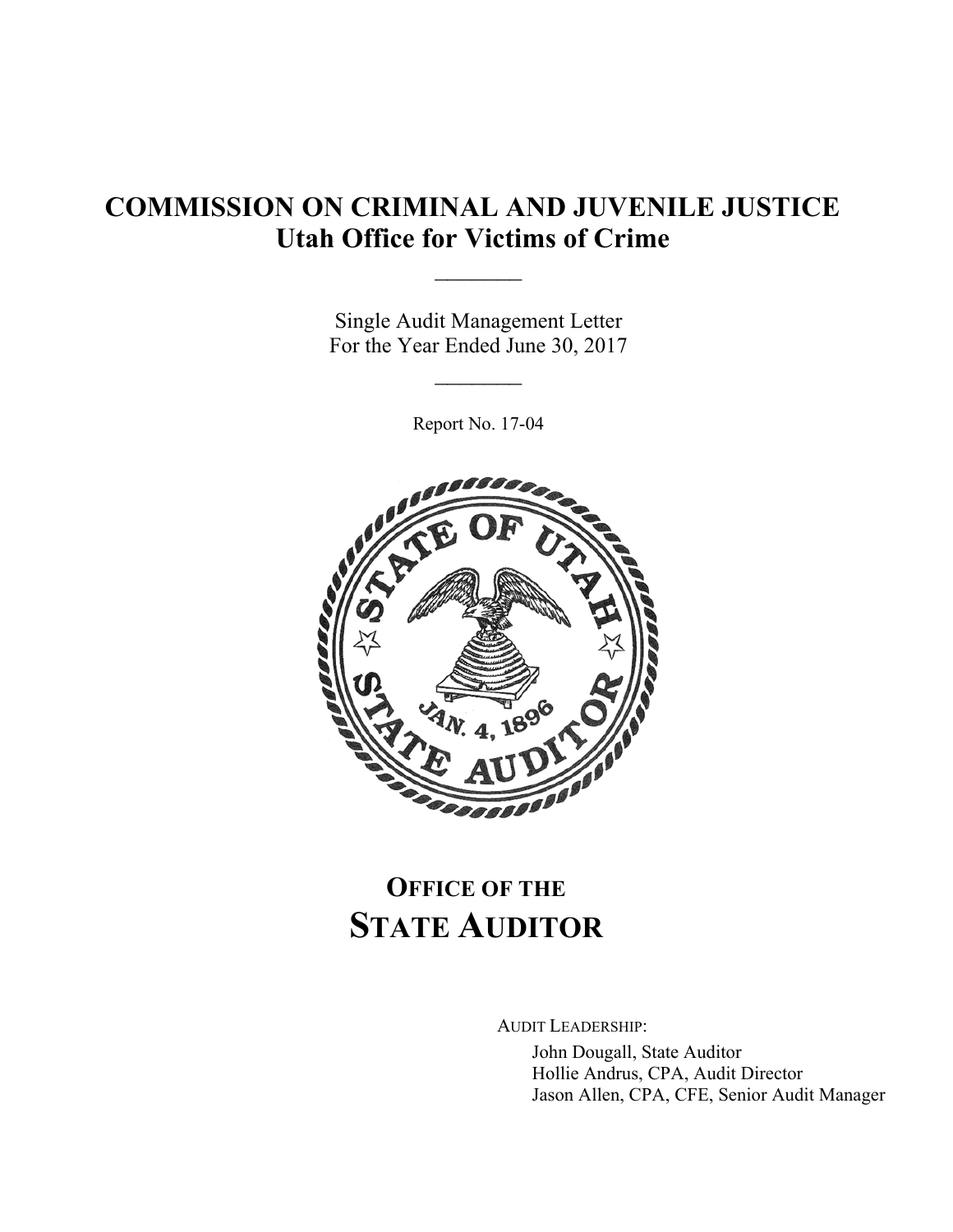# **COMMISSION ON CRIMINAL AND JUVENILE JUSTICE Utah Office for Victims of Crime Single Audit Management Letter**  FOR THE YEAR ENDED JUNE 30, 2017

# TABLE OF CONTENTS

| <b>SINGLE AUDIT MANAGEMENT LETTER</b> |                                                                                                              |                            |                        |   |
|---------------------------------------|--------------------------------------------------------------------------------------------------------------|----------------------------|------------------------|---|
|                                       | <b>FINDINGS AND RECOMMENDATIONS:</b>                                                                         | Federal Program            | Type/<br>Applicability | 3 |
| 1.                                    | INADEQUATE INTERNAL CONTROLS AND<br>NONCOMPLIANCE WITH FEDERAL CASH<br>MANAGEMENT REQUIREMENTS               | Crime Victim<br>Assistance | MW-f, MN-f             |   |
| 2.                                    | INADEQUATE INTERNAL CONTROLS AND<br>NONCOMPLIANCE WITH SUBRECIPIENT<br><b>MONITORING</b>                     | Crime Victim<br>Assistance | MW-f. MN-f             | 6 |
| 3.                                    | INADEQUATE INTERNAL CONTROLS OVER<br>FINANCIAL/PERFORMANCE REPORTING AND<br>MATCHING/EARMARKING REQUIREMENTS | Crime Victim<br>Assistance | MW-f, MN-f             | 9 |
|                                       | <b>AUDITOR'S CONCLUDING REMARK</b>                                                                           |                            |                        |   |

#### Page **Page**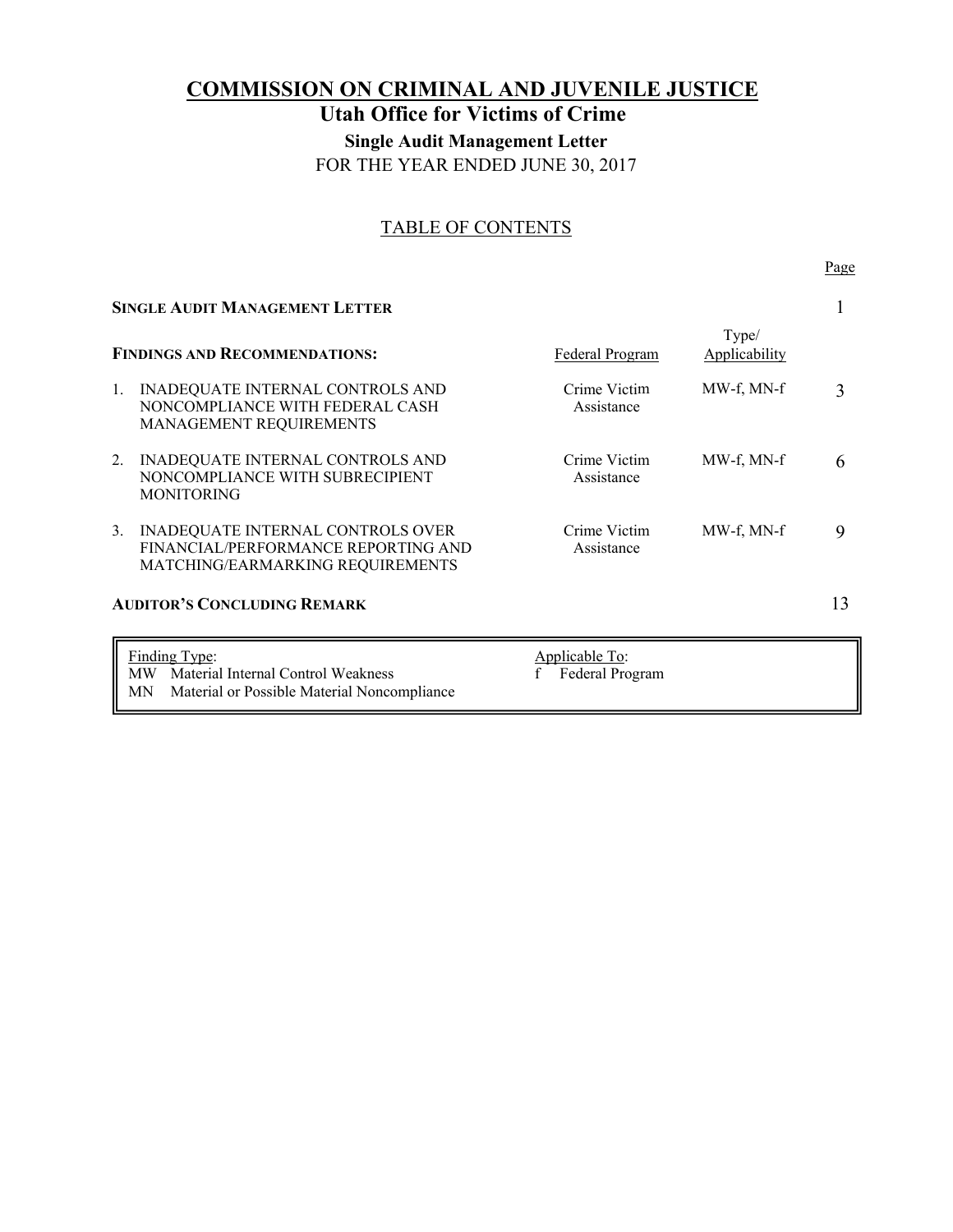

**OFFICE OF THE STATE AUDITOR**

# **SINGLE AUDIT MANAGEMENT LETTER NO. 17-04**

November 6, 2017

Mr. Ron Gordon, Executive Director Commission on Criminal and Juvenile Justice State Capitol Complex Senate Building Suite 330 P.O. Box 142330 Salt Lake City, Utah 84114-2330

Dear Mr. Gordon:

This management letter is issued as a result of the Commission on Criminal and Juvenile Justice's (CCJJ's) portion of the statewide federal compliance audit for the year ended June 30, 2017. Our final report on compliance and internal control over compliance issued to meet the reporting requirements of Title 2 U.S. *Code of Federal Regulations* (CFR) Part 200, *Uniform Administrative Requirements, Cost Principles, and Audit Requirements for Federal Awards* (Uniform Guidance) will be issued under separate cover. We tested the Crime Victim Assistance program (CFDA # 16.575), administered by the Utah Office for Victims of Crime, as a major program at CCJJ.

In planning and performing our compliance audit of the program, we considered CCJJ's compliance with the applicable types of compliance requirements as described in the *OMB Compliance Supplement* for the year ended June 30, 2017. We also considered CCJJ's internal control over compliance with the types of requirements described above that could have a direct and material effect on the major program in order to determine the auditing procedures that were appropriate in the circumstances for the purpose of expressing an opinion on compliance and to test and report on internal control over compliance in accordance with the Uniform Guidance, but not for the purpose of expressing an opinion on the effectiveness of internal control over compliance. Accordingly, we do not express an opinion on the effectiveness of CCJJ's internal control over compliance.

A *deficiency in internal control over compliance* exists when the design or operation of a control over compliance does not allow management or employees, in the normal course of performing their assigned functions, to prevent or to detect and correct on a timely basis noncompliance with a type of compliance requirement of a federal program. A *material weakness in internal control over compliance* is a deficiency, or a combination of deficiencies, in internal control over compliance, such that there is a reasonable possibility that material noncompliance with a type of compliance requirement of a federal program will not be prevented, or detected and corrected on a timely basis. A *significant deficiency in internal control over compliance* is a deficiency, or a combination of deficiencies, in internal control over compliance with a type of compliance requirement of a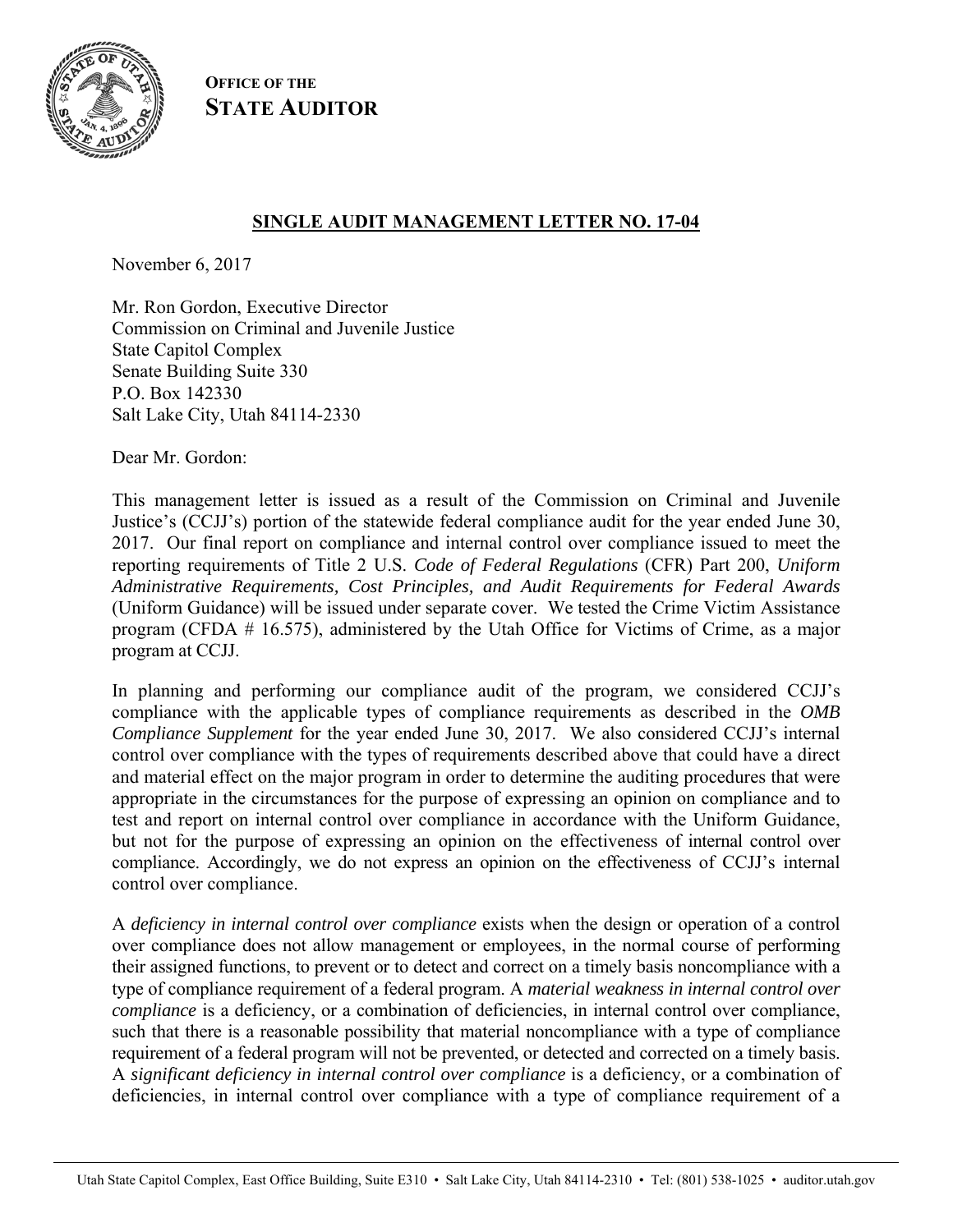federal program that is less severe than a material weakness in internal control over compliance, yet important enough to merit attention by those charged with governance.

Our consideration of internal control over compliance was for the limited purposes described in the second paragraph and would not necessarily identify all deficiencies in CCJJ's internal control that might be material weaknesses or significant deficiencies and therefore, material weaknesses or significant deficiencies may exist that were not identified. We did identify certain deficiencies in internal control over compliance, described in the accompanying schedule of findings and recommendations as Findings 1 through 3 that we consider to be material weaknesses.

CCJJ's written responses to and Corrective Action Plans for the findings identified in our audit were not subjected to the audit procedures applied in our audit and, accordingly, we express no opinion on them.

The purpose of this communication is solely to describe the scope of our testing of internal control over compliance and the results of that testing. Accordingly, this communication is not suitable for any other purpose.

We appreciate the courtesy and assistance extended to us by the personnel of CCJJ during the course of our audit, and we look forward to a continuing professional relationship. If you have any questions, please contact me.

Sincerely,

Hellie Andrus

Hollie Andrus, CPA Audit Director 801-808-0467 handrus@utah.gov

cc: Gary Scheller, Director, Utah Office for Victims of Crime Christine Watters, Program Manager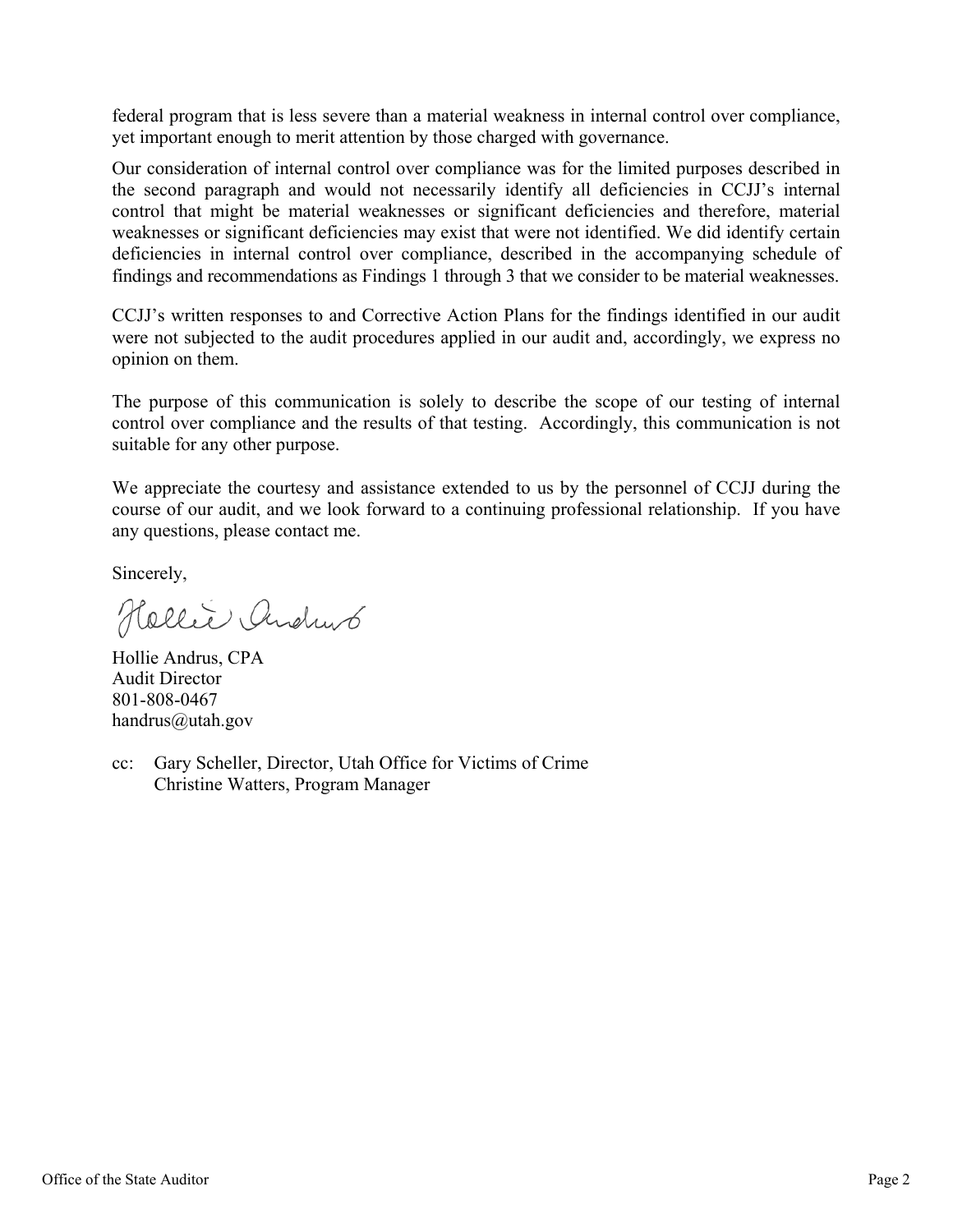# **FINDINGS AND RECOMMENDATIONS**

# **1. INADEQUATE INTERNAL CONTROLS AND NONCOMPLIANCE WITH FEDERAL CASH MANAGEMENT REQUIREMENTS**

Federal Agency: **Department of Justice**  CFDA Number and Title: **16.575 Crime Victim Assistance**  Federal Award Numbers: **2013-VA-GX-0055, 2014-VA-GX-0058, 2015-VA-GX-0063**  Questioned Costs: **\$139,194** Prior Year Single Audit Report Finding Number: N/A Pass-through Entity: N/A

Of the 6 cash draw requests tested, 5 draws (83%) did not comply with federal cash management requirements for the Crime Victim Assistance program (CVA) administered by the Utah Office for Victims of Crime (UOVC), a division of the Commission on Criminal and Juvenile Justice. Identified errors include the following:

- a. \$139,194 drawn for expenditures unrelated to the CVA program. (1) A \$76,205 payment to the Utah Department of Public Safety could not be identified as an allowable expenditure for CVA. (2) Expenditures totaling \$48,515 pertained to the Crime Victim Reparations fund rather than the CVA program, according to the State's accounting system (FINET); (3) Expenditures of \$9,968 were duplicated on UOVC's draws spreadsheet, resulting in duplicate reimbursements of these expenditures; and (4) An expenditure of \$4,506 was incorrectly entered on UOVC's draws spreadsheet. We have questioned these costs.
- b. \$13,566 drawn as advances of funds rather than on a reimbursement basis. The related expenditures were recorded in FINET from 3 to 13 weeks after the draw was made. We have not questioned these costs as these subsequent expenditures were in accordance with grant requirements.
- c. \$161,302 drawn up to two months after the related expenditures were recorded in FINET that could have been drawn by UOVC earlier. We have not questioned these costs as they do not result in an interest liability to the Federal Government.
- d. \$36,626 of expenditures recorded in FINET pertaining to the 2013 award were charged to the 2014 award. When UOVC set up a contract in FINET, it miscoded the contract under the fiscal year 2014 award. Because these expenditures were not drawn under the 2014 award, we did not question these costs. However, our review of these expenditures noted that UOVC does not use the expenditures recorded on FINET to calculate its draws. As a result, UOVC draw requests may not be supported by actual costs.

UOVC has not established adequate written policies and procedures for cash draws nor has it established effective internal controls to ensure draw amounts are properly calculated and supported by appropriate, allowable expenditures. 2 CFR 200.303 states "[A] non-federal entity must establish and maintain effective internal control over the federal award that provides reasonable assurance that the non-federal entity is managing the award in compliance with federal statutes, regulations, and the terms and conditions of the federal award." Furthermore,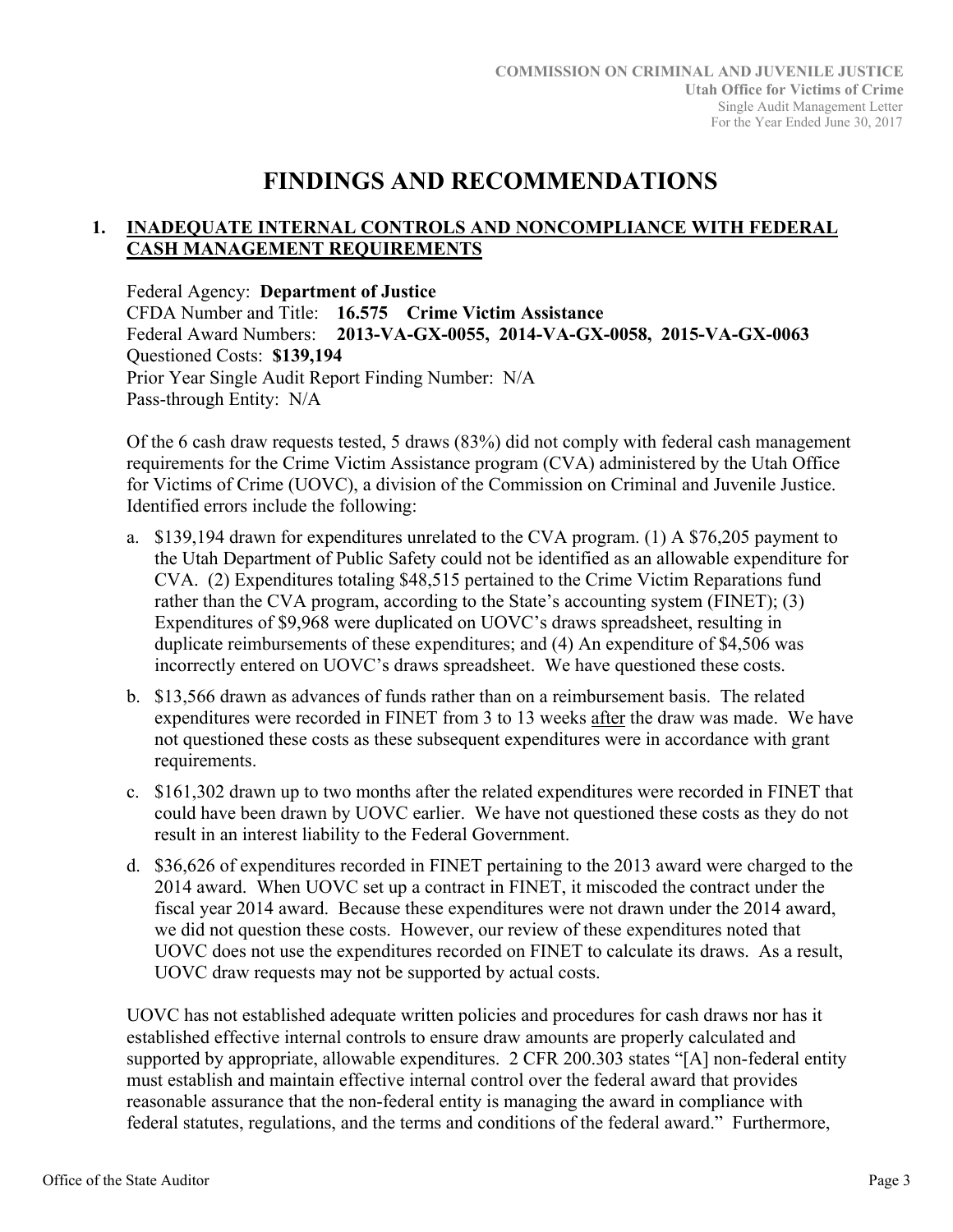according to 2 CFR 200.305(b)(1), draws should minimize the time elapsed between the state's payout of funds for federal program purposes and the transfer of funds from the federal agency. Drawing funds from a federal award for expenditures that may not pertain to the federal program may result in disallowed costs that would need to be paid back to the federal agency. Drawing funds that do not minimize the time between the payout of funds by the state and the transfer of funds from the federal agency results in noncompliance with federal cash management requirements.

#### **Recommendation:**

#### **We recommend that UOVC:**

- **Use expenditures recorded in FINET to calculate draw requests;**
- **Establish written policies and procedures for cash draws;**
- **Establish internal controls over cash management to ensure draws are properly calculated and supported by appropriate, allowable expenditures.**

# *UOVC's Response:*

*UOVC agrees that it can improve upon the internal controls and written policies and procedures which it provided to auditors; primarily by incorporating the first recommendation above. UOVC will provide further explanation under the Corrective Actions response on this item. UOVC agrees that by adopting the first recommendation above, clerical errors will be reduced. UOVC does not agree funding was drawn for expenditures unrelated to the CVA program as finding (a) states. Of the \$139,194 in questioned costs identified in the auditors' finding (a), the payment of \$76,205 to the Utah Department of Public Safety supports the state's Victim Notification program and is authorized under a VOCA Assistance Grant a warded to Utah Department of Public Safety. The payment was initiated through an Inter Agency Transfer (IAT), a very rare occurrence, rather than the "normal process" articulated in UOVC's written policy and procedures. The (IAT) was initiated by DPS using FINET 13V112, in error. UOVC did not catch the coding error and subsequently an internal adjustment was made to correct the coding error. The specific grant number in question is 16VOCA74. A payment of \$42,272.20 was made on October 26, 2016 under FINET number 13V112, which was prior to the final closing of the 2013 VOCA award. The balance of grant 16VOCA74, was paid under FINET 15V64. UOVC changed its grant numbering method in its most recent grant allocation/award cycle to help remedy some of this confusion. The \$48,515 was a data entry error, entered in to FINET as coded Compensation rather than Assistance. This error occurred in the midst of an employee transition. Each of the additional amounts itemized and described in audit findings 1(a), (b) and (d) were also data entry errors. Finding 1(b) reflects an additional data entry error. When the payments were originally entered in FINET, there were entry errors on two payments which prevented them from being released and having checks sent from FINET; those payments were "held" but not "rejected". When that was discovered and the errors corrected, it required using the current date in order for the processes for those payments to complete. This certainly created the appearance that the draw was made long before the payments were made, however the expenditures were*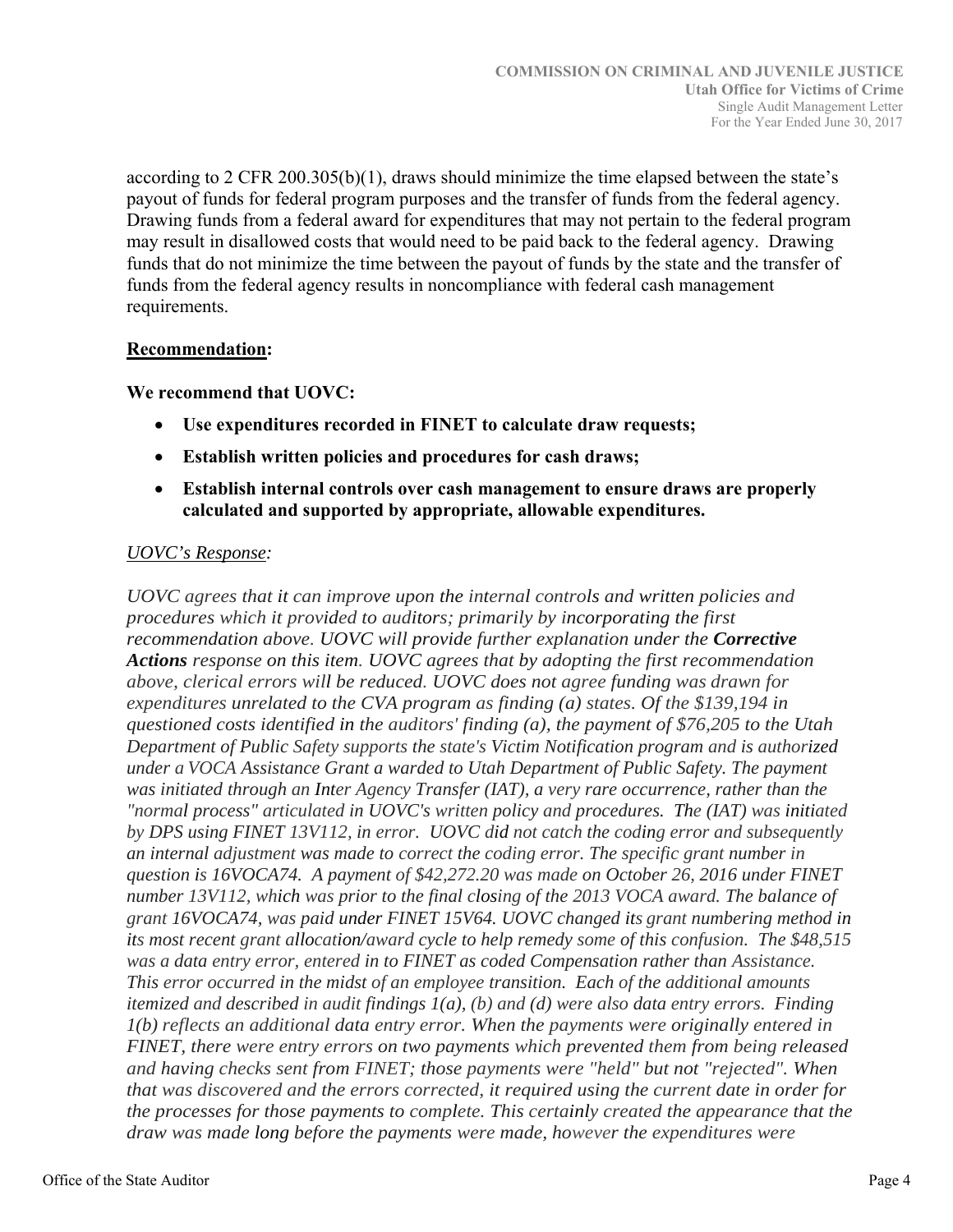*incurred and payments were authorized and were thought to have been processed prior to making the draw to cover them. UOVC has modified its practices to now include routine verification that all payments have completed processing prior to drawing funds to cover them. UOVC feels it is of critical importance to note that each of these errors were detected by UOVC and corrected in FINET or were in the process of being corrected in FINET by UOVC prior to and/or during the audit. UOVC is confident that the adoption of the auditors' recommendation and other corrective actions will remedy the opportunity for future errors of this nature. Additionally, audit finding 1(c) in the amount of \$161,302 reflects a draw of allowable administrative costs from the grant. Past UOVC practices have been to draw those expenses each quarter, which accounts for the two month delay in the draw. UOVC has changed this practice based upon this audit finding and will draw those expenses monthly.*

# *Corrective Action Plan:*

- *UOVC's Cash Management for Expenditure and Receipt of Federal Funds Policy is updated and modified to include :*
	- *1. Financial Manager to confirm all payments are made an accrued in the appropriate Fiscal Period prior to authorizing payments entered into FINET by Office Specialist*
	- *2. Al l Draw requests are to be calculated on expenditures recorded in FINET*
	- *3. All IAT payments are incorporated into the Cash Management procedures*
	- *4. Drawdown Specialist shall reconcile "grant payment document" to expenditures recorded in FINET prior to making "draw requests"*
	- *5. "Draw request" amounts shall be equal to the sum of related expenditures recorded in FINET as verified by Drawdown Specialist.*
	- *6. An additional check-point is added to this process to verify the accuracy of drawdowns. Grant Financial Analyst shall reconcile expenditures recorded in FINET and "drawn amounts" when completing SF-425 Federal Financial Reports at the end of each quarter.*
	- *7. Allowable administrative costs shall be "drawn" monthly rather than quarterly*
- *Increased frequency of DOJ Financial Grant Management Training requirements for applicable staff members*
- *UOVC is participating in the development of Utah's enterprise GMS. This will move UOVC from using antiquated paper file grant management processes to a FINET compatible GMS, which will standardize financial and programmatic management and reporting of UOVC's grant systems.*

*Contact Person: Gary Scheller, Director UOVC, (801)-238-2362 Anticipated Correction Date: October 16, 2017*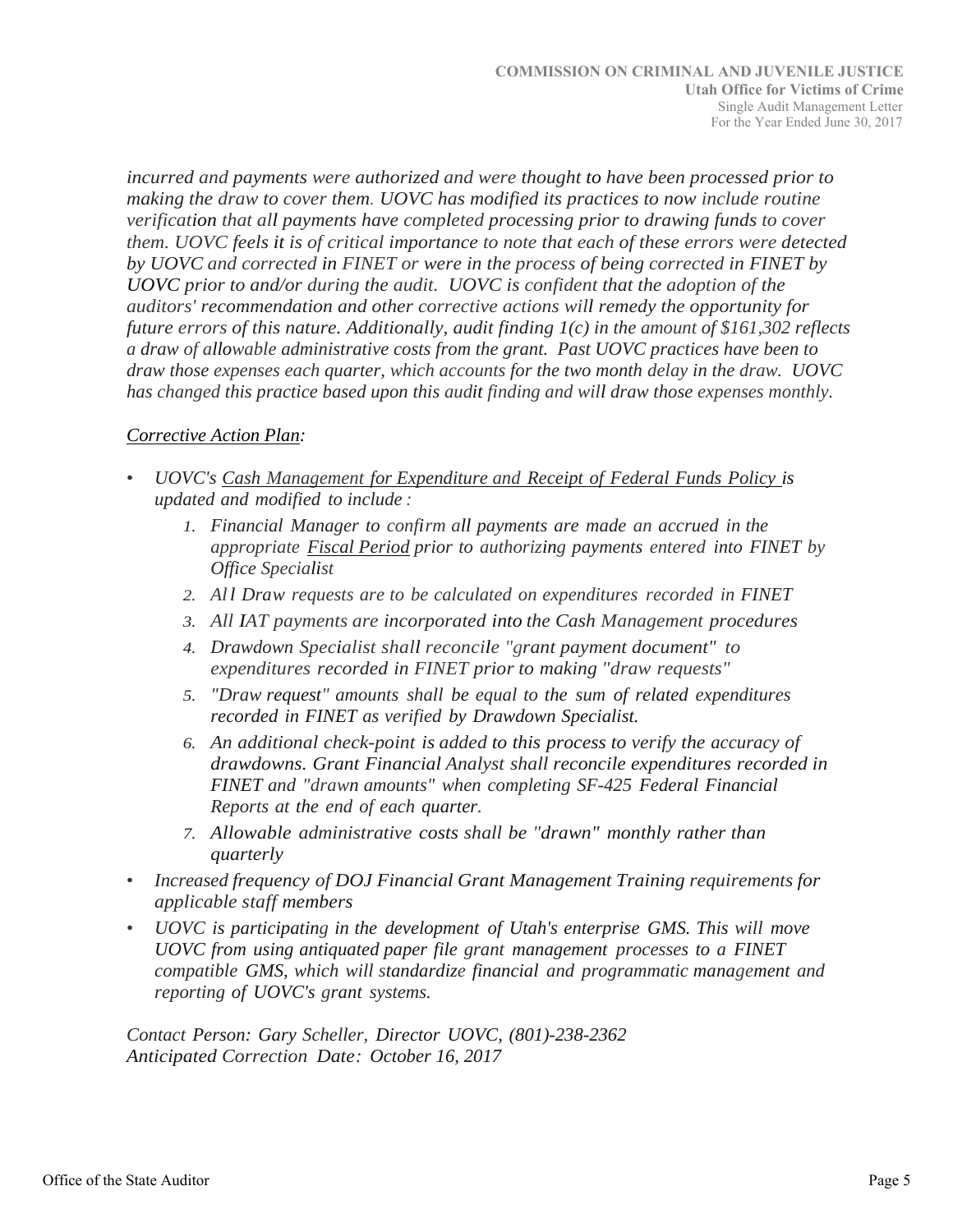#### **2. INADEQUATE INTERNAL CONTROLS AND NONCOMPLIANCE WITH SUBRECIPIENT MONITORING**

Federal Agency: **Department of Justice**  CFDA Number and Title: **16.575 Crime Victim Assistance**  Federal Award Numbers: **2013-VA-GX-0055, 2014-VA-GX-0058, 2015-VA-GX-0063**  Questioned Costs: N/A Prior Year Single Audit Report Finding Number: N/A Pass-through Entity: N/A

UOVC's monitoring of CVA subrecipients failed to comply with federal regulations and UOVC's Monitoring Policies and Procedures. Because UOVC is required to perform desk reviews annually and on-site visits once every three years, we reviewed UOVC's monitoring efforts for the 2013-2015 federal fiscal awards, and noted the following areas where UOVC did not adequately monitor subrecipients:

#### a. Inadequate On-Site Monitoring

For 49 (64%) of the 76 subrecipients, UOVC did not perform and document an on-site visit during the last three years. In addition, UOVC did not adequately follow-up on the 27 site visits which it did perform (see e. below). In accordance with UOVC's Monitoring Policies and Procedures, UOVC should conduct on-site monitoring of all subrecipients at least once every three years or as staffing allows. UOVC should maintain a copy of site visit results and other documents related to compliance. UOVC's applicable written monitoring policies and procedures indicate that site visits are to be conducted once every three years for each subrecipient or as staffing allows. However, starting with federal awards received after August 8, 2016, UOVC is required by 28 CFR 94.106(b) to conduct on-site monitoring of all subrecipients at least once every two years. During fiscal year 2017, there were no subrecipients expending funds from federal awards received after August 8, 2016. However, our testwork brought to light the difficulty in identifying the federal awards that were related to specific subrecipient contracts, which going forward could make it difficult to ensure compliance with 28 CFR 94.106(b). UOVC should ensure that subawards made to subrecipients identify the specific federal award funding the subaward.

# b. Inadequate Desk Audits

UOVC does not perform annual desk audits to monitor subrecipients in accordance with UOVC's Monitoring Policies and Procedures. None of the 11 subrecipients selected for review had a documented desk audit performed during the last year. Regular desk audits become more critical to ensure a subrecipient is using the subaward for authorized purposes and in accordance with the terms and conditions of the award when other monitoring procedures such as on-site monitoring (see a. above) are not frequently performed.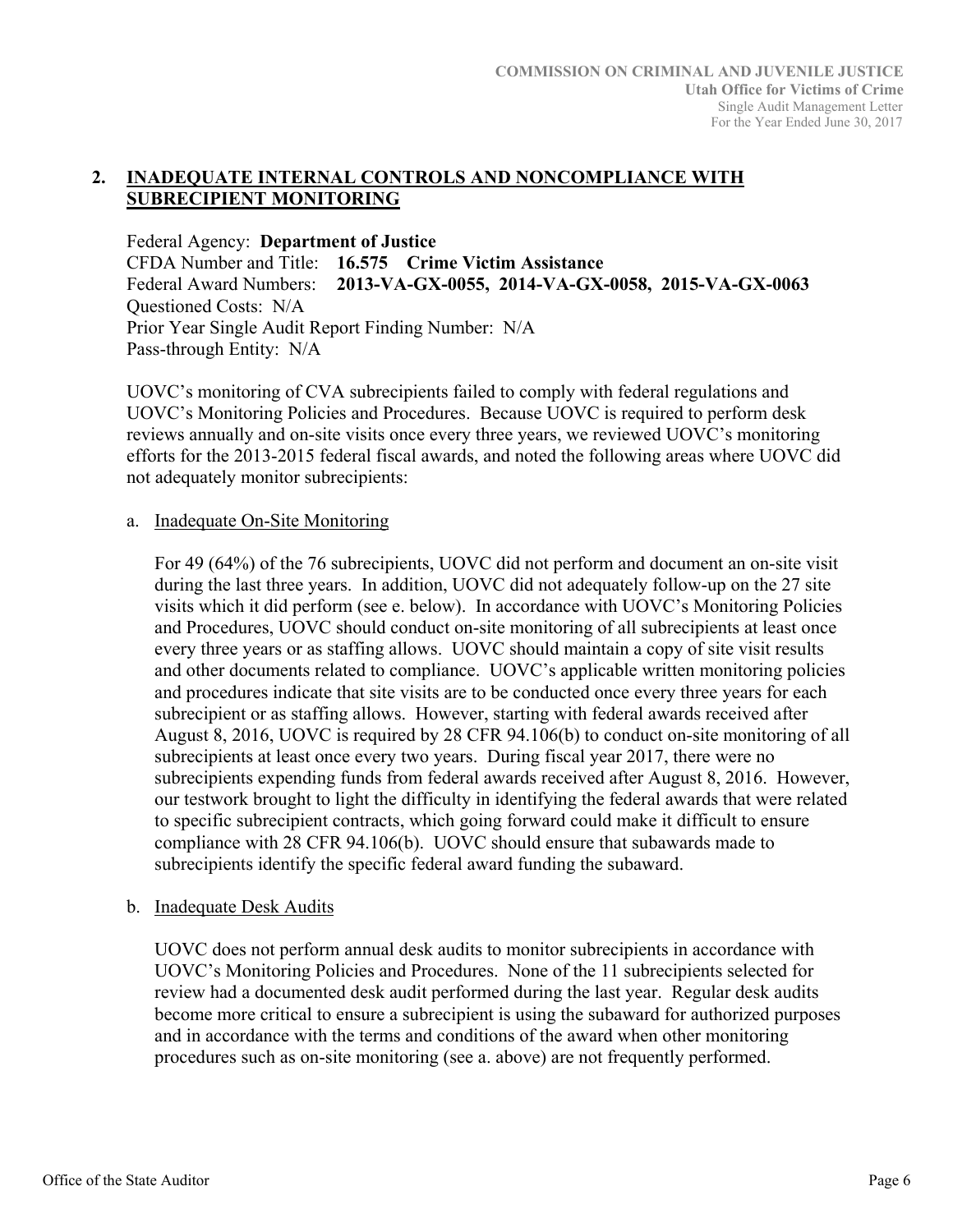#### c. Inadequate Reviews of Subrecipient Audits

UOVC could not provide documentation demonstrating it had reviewed any subrecipients' single audit reports for contracts entered into between 2013 and 2015. UOVC's policy requires personnel to review the subrecipients' information in the federal clearing house but is silent on the documentation of the review.

#### d. Inadequate Policy and Documentation for Risk Evaluation

UOVC was unable to provide documentation regarding which subrecipients, if any, were considered high risk and what additional or increased action was taken to ensure that the subrecipients comply with federal statutes, regulations, and terms and conditions of the subaward. 2 CFR 200.331(b) requires UOVC to develop and implement a monitoring plan which includes an evaluation of each subrecipient's risk of noncompliance with federal statutes, regulations, and terms and conditions of the subaward. Although UOVC's written monitoring policies and procedures outline high-risk factors, the policies do not specify steps for documenting the evaluations or procedures to be followed when a subrecipient is considered high risk (e.g. provide training and technical assistance, increase frequency of site visits and/or desk audits, etc.).

#### e. Inadequate Documentation for Follow-up on Deficiencies

We reviewed the documentation for 3 of the 27 subrecipients that had a documented site visit and noted that UOVC identified several issues (findings) for 1 (33%) of the 3 subrecipients. The documented site visit occurred in July 2014; however, UOVC did not document what follow up, if any, was taken to ensure that the subrecipient took timely and appropriate action on all deficiencies. 2 CFR 200.331(d) requires monitoring of subrecipients to include "following up and ensuring that the subrecipient takes timely and appropriate action on all deficiencies. . . . detected though audits, on-site reviews, and other means." UOVC should perform and document timely follow up on all deficiencies noted during site visits, desk audits, or subrecipient audit reviews.

UOVC has not established effective internal controls to ensure that monitoring of subrecipients, including follow-up on deficiencies, is timely, documented, and performed in accordance with federal regulations and UOVC's own written policies. These policies are often silent on the documentation of these reviews. Over the last several years, the UOVC experienced employee turnover, and subrecipient monitoring was not a high priority for the office. Because the majority of the Crime Victim Assistance funds is passed through to subrecipients, monitoring of all subrecipients is critical to ensure that these funds are used for authorized purposes and comply with the federal requirements and terms and conditions of the program.

# **Recommendation:**

**We recommend that UOVC implement internal controls to ensure that UOVC properly performs and documents its monitoring of subrecipients. We recommend that awards to**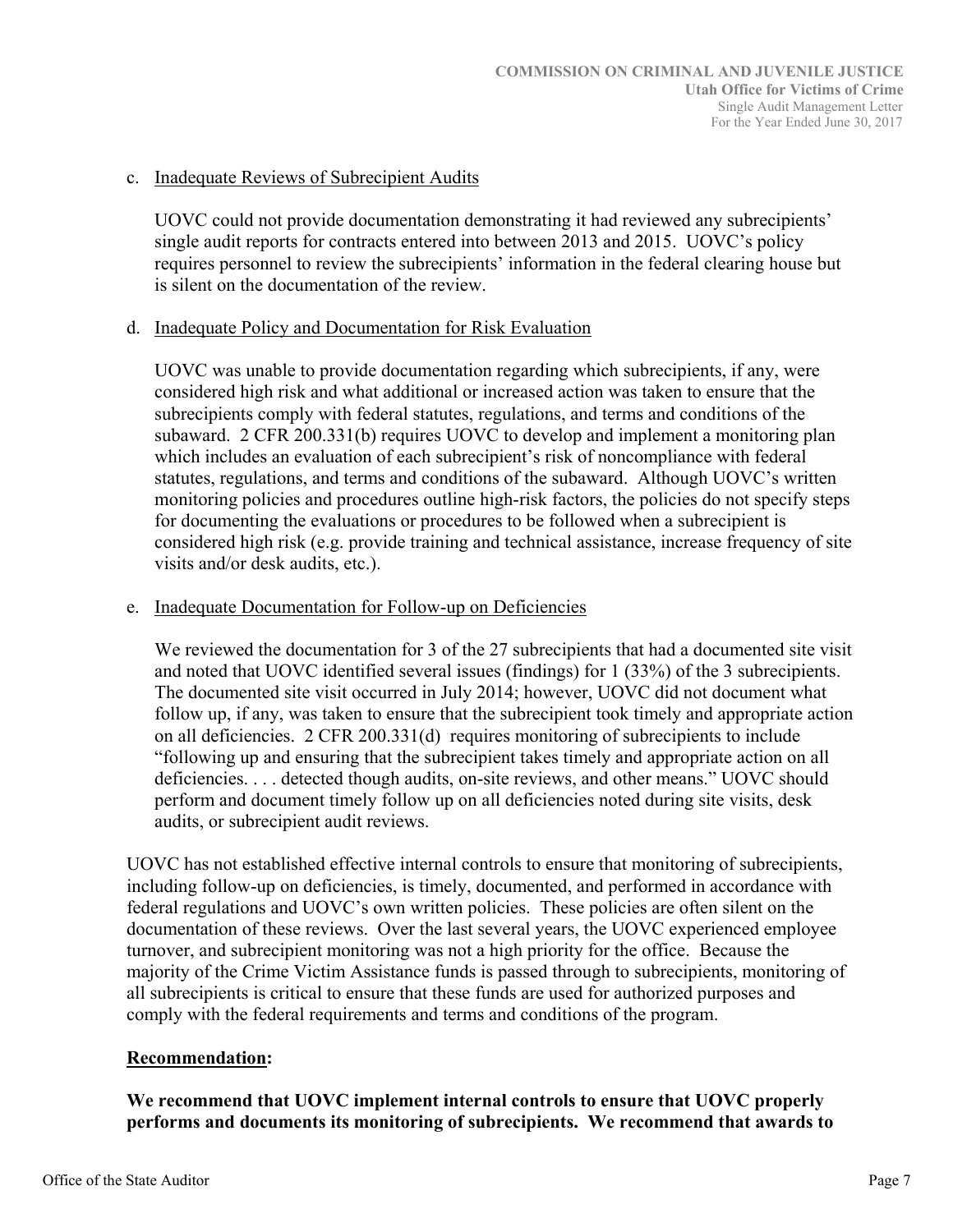**subrecipients clearly identify the federal award funding the subaward to ensure compliance with applicable monitoring requirements. We also recommend UOVC perform and document the following:** 

- **a. On-site monitoring for each subrecipient in accordance with UOVC Monitoring Policies and Procedures for federal awards received prior to August 8, 2016 or at least once every two years in accordance with 28 CFR 106(b) for awards received after August 8, 2016;**
- **b. Desk audits for each subrecipient at least annually;**
- **c. Reviews of subrecipient single audits;**
- **d. Evaluations to assess high-risk subrecipients and the appropriate actions to be taken when a high-risk subrecipient is identified.**
- **e. Follow-up of deficiencies identified through on-site monitoring, desk audits, and/or subrecipient audit reviews.**

#### *UOVC's Response:*

*UOVC agrees that internal controls can be improved and provides here within Corrective Actions to incorporate the listed recommendations. UOVC is appreciative of the opportunity to clarify that past Site Visits and Audits conducted by DOJ/ OVC and DOJ/OIG of UOVC and UOVC VOCA grant subrecipients, have not concluded that UOVC has been noncompliant with their requirements on these issues. UOVC does not agree that it has been noncompliant with OVC guidelines, or UOVC established guidelines. UOVC grant management staff spends an extensive amount of time working very closely with grant recipients. UOVC requires attendance of grant training conducted by UOVC, prior to submitting a grant application as a condition of eligibility. UOVC provides Grant Management Training to subrecipients to increase subrecipient understanding of and compliance with complex grant management issues. UOVC understands and greatly values the importance of Site Visits, monitoring, reviewing and risk evaluation in the grant management processes. UOVC recognizes that recent significant increases in available VOCA funding require an equally significant increase in all aspects of the management of that funding. UOVC also acknowledges that monitoring and auditing activities that are not memorialized or otherwise properly documented cannot be verified, evaluated or considered.* 

*Accordingly, UOVC commits to incorporating the above recommendations in the following Corrective Actions.* 

# *Corrective Action Plan:*

- *UOVC will clearly indicate in each revision of its current Monitoring Policies to which grants or award years the specific policy applies*
- *UOVC will, when making revisions to any current or future Monitoring Policy to incorporate changes in federal or other applicable non-UOVC guideline, clearly indicate in those revisions to which specific grants or award years the revised policy applies*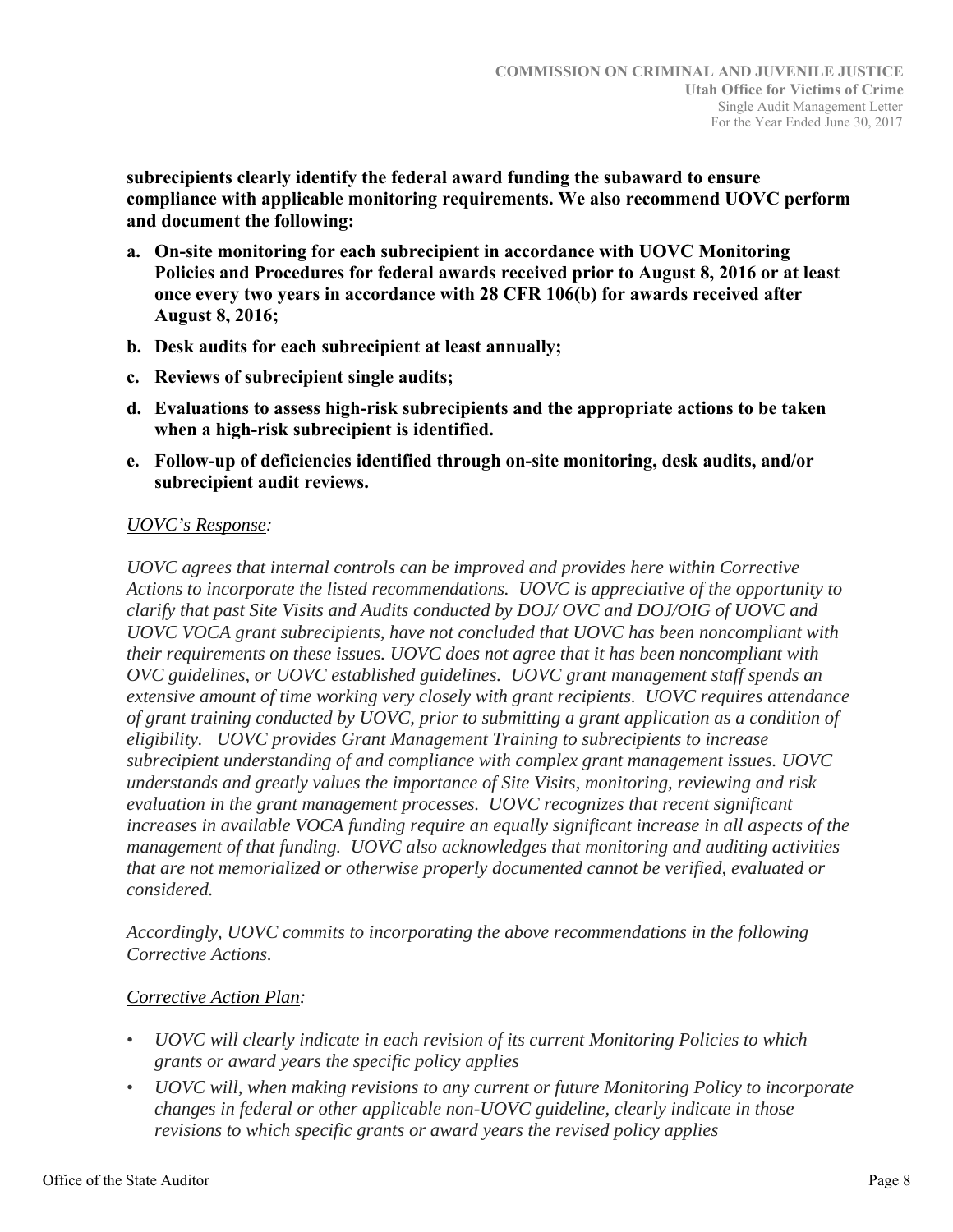- *UOVC will appropriately document all Site Visit, Desk Audit and Monitoring activities*
- *UOVC will thoroughly document the follow-up and resolution of found deficiencies of any subrecipient*
- *UOVC will enter its correspondence regarding monitoring in the state's GMS for each subrecipient when each such activity occurs.*
- *UOVC has utilized the recent increase in VOCA funding to hire additional grant management staff.*
- *UOVC has hired a Grant Financial Analyst/Monitor, a Grant Programmatic Monitor, and an additional full-time VOCA Grant Analyst.*
- *UOVC Grant Programmatic Monitor has updated and revised and greatly expanded UOVC Program Monitoring Guide and schedules, to comply with recommendations (a ) through (e)*
- *UOVC Grant Programmatic Monitor has incorporated more detailed definitions of "Site Review" and "Desk Audits to assure all aspects of such are appropriately incorporated in the processes*
- *All UOVC grant management staff have recently completed the required DOJ Financial Grant Management Training*
- *UOVC is participating in the development of Utah's enterprise GMS. This will move UOVC from antiquated paper file grant management processes to a FINET compatible automated*  web based electronic GMS which will standardize financial and programmatic management *and reporting of UOVC's grant systems. This system will greatly enhance the ability, reliability and most importantly, efficiency and transparency of UOVC's management and documentation of its audit, review, monitoring and assessing activities*

*Contact Person: Gary Scheller, Director UOVC, (801)-238-2362 Anticipated Correction Date: October 31, 2017* 

# **3. INADEQUATE INTERNAL CONTROLS OVER FINANCIAL/PERFORMANCE REPORTING AND MATCHING/EARMARKING REQUIREMENTS**

Federal Agency: **Department of Justice** 

CFDA Number and Title: **16.575 Crime Victim Assistance**  Federal Award Numbers: **2013-VA-GX-0055, 2014-VA-GX-0058, 2015-VA-GX-0063**  Questioned Costs: N/A Prior Year Single Audit Report Finding Number: N/A Pass-through Entity: N/A

We selected for review three financial reports and one performance report submitted during fiscal year 2017 and noted the following internal control issues and inaccuracies in the submitted reports: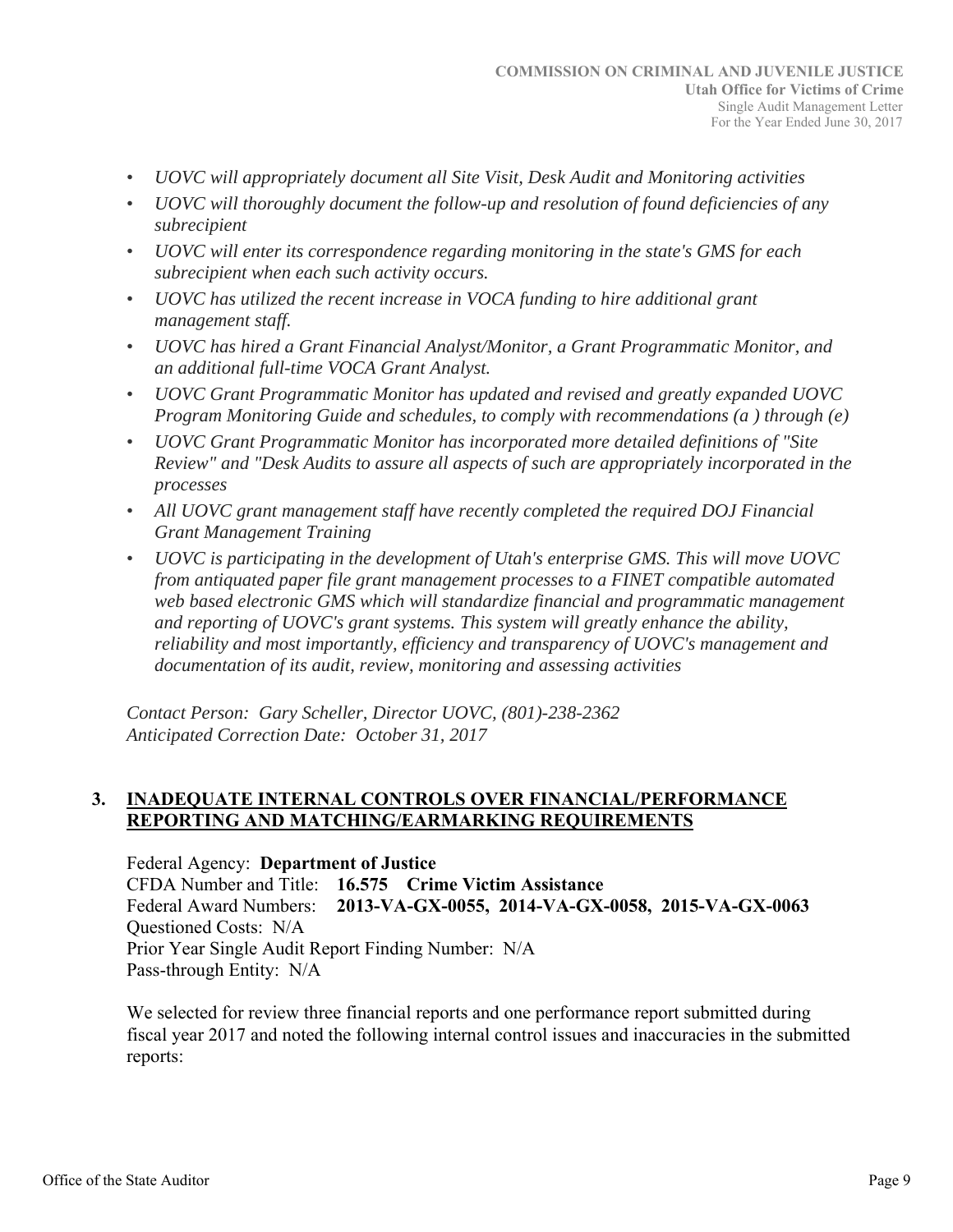#### Federal Financial Reports (SF-425)

- a. All three financial reports sampled were prepared and certified by the same individual without another individual reviewing the reports prior to submission. An individual other than the individual preparing the reports should review the reports for accuracy. This lack of separation of duties results from not having proper procedures or other compensating controls in place to verify the accuracy of the reports before they are submitted.
- b. These financial reports are prepared using information taken from an internal UOVC Grant Management System (GMS) and not information taken directly from FINET (the State's financial accounting system). While UOVC indicated that the GMS is reconciled to FINET on a monthly basis, we identified the following inaccuracies as we traced the reported amounts to FINET.
	- The "Federal Share of Expenditures" (line 10e) on the final report for the 2013-VA-GX-0055 (2013) award was overstated by \$102,245 when compared to FINET. This difference was caused by a clerical error when the UOVC coded expenditures in FINET as part of the 2014 award instead of the 2013 award. We have not questioned costs as UOVC did not draw against the 2014 award for these expenditures.
	- The "Federal Share of Expenditures" (line 10e) on the September 30, 2016 quarterly report for the 2014-VA-GX-0058 (2014) award was overstated by \$16,917 when compared to FINET.
	- The "Federal Share of Expenditures" (line 10e) on the December 31, 2016 quarterly report for the 2015-VA-GX-0063 (2015) award was overstated by \$204,753 when compared to what was recorded in FINET for this award.
	- The "Total recipient share required" (line 10i) reported on the 2013 award's final report and on the 2014 award's September 30, 2016 quarterly report was reported as noncumulative amounts instead of cumulative amounts as required for this report. The reported amounts should have been, \$1,018,692 instead of \$0 for the 2013 award and \$814,966 instead of \$286,114 for the 2014 award.
	- The "Recipient share of expenditures" (line 10j) on the reports for the 2014 and 2015 awards were reported as \$1,075,963 and \$378,464, respectively. The amounts for this line, as indicated on the UOVC spreadsheet used to track subrecipient match amounts, indicate that the reported match amounts should have been \$1,077,456 for the 2014 award and \$385,832 for the 2015 award, a difference of \$1,493 and \$7,368, respectively.
	- All three reports reported negative amounts ranging from (\$11,456) to (\$1,102,911) on the "Remaining recipient share to be provided" (line 10k), all which should have been reported as \$0 in accordance with the instructions for the SF-425 reports since line 10j was greater than 10i.
	- Line 7 for two of the three reports indicated the reports were prepared on the "accrual" basis of accounting. Based on our comparison to the accounting system and transaction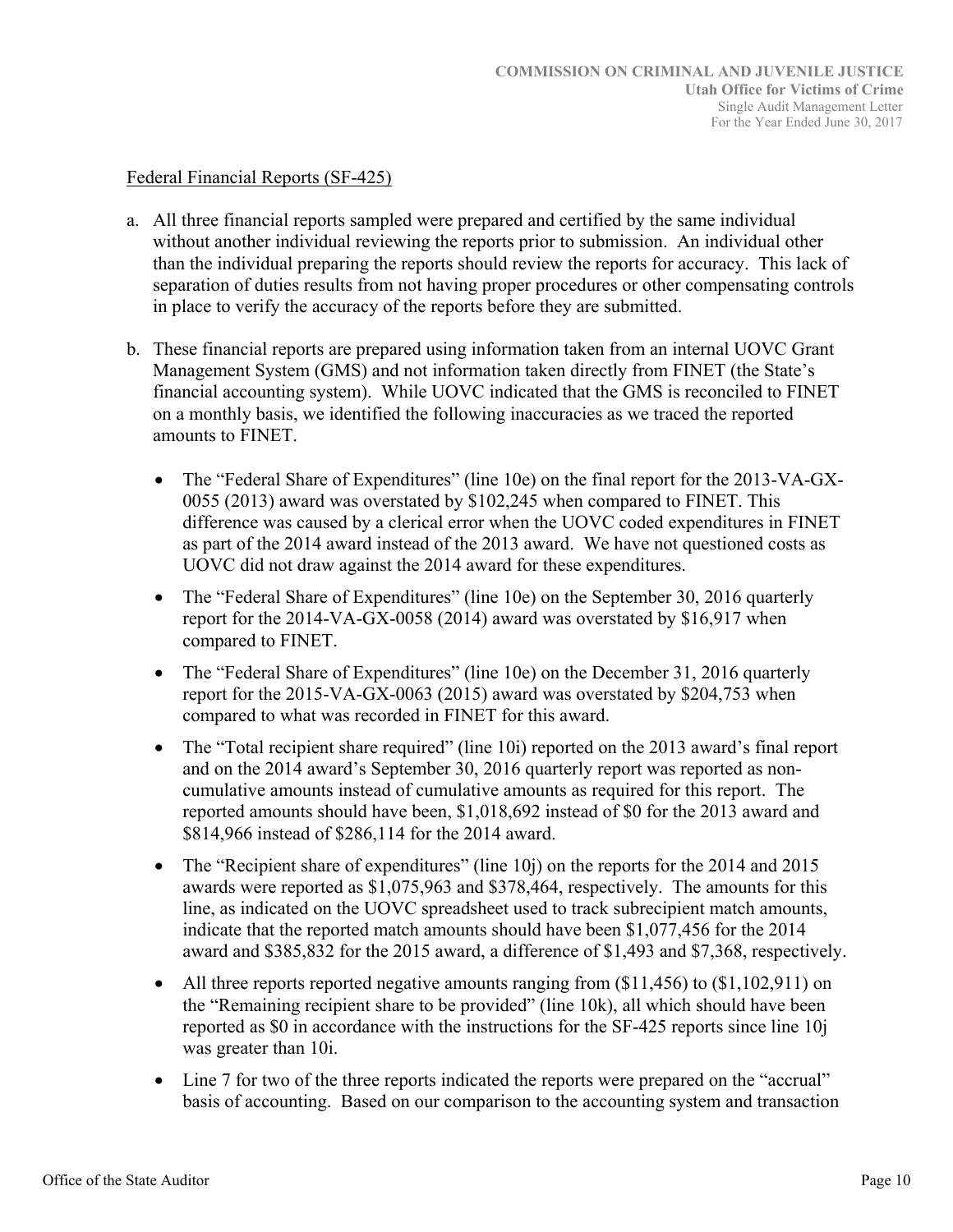activity after the reports' quarter ends, the reports were prepared on the "cash" basis of accounting.

The amounts on the federal financial reports should agree to FINET since FINET contains the accounting records that support the audited financial statements and the Schedule of Expenditures of Federal Awards. These errors occurred because UOVC does not use expenditures recorded on FINET to prepare the reports and does not have an adequate understanding of reporting guidelines.

#### Performance Report

- c. UOVC does not have controls in place to ensure the accuracy of the information reported on the UT Annual State Performance Report (PMT).
	- The information reported on the PMT report is mainly provided by subrecipients entering their own information on the PMT system and is used to ensure critical matching and earmarking requirements are met. UOVC should either obtain and reconcile supporting documentation from the subrecipients to the reported amounts or perform other procedures to validate the accuracy of the reported amounts and other performance measures submitted by the subrecipients.
	- In addition, UOVC erroneously indicated on the PMT report for the federal fiscal year ended September 30, 2016 that no administrative funds were expended under any award during this reporting period. However, our review of UOVC expenditures recorded on FINET indicated that UOVC had administrative expenditures during this period that should have been reported.
	- The information provided by subrecipients on the PMT report includes the reporting of expenditures for the 20 percent matching requirement and for various earmarking percentage requirements, including a 30 percent minimum earmarking for priority categories of crime victims (i.e. sexual assault, spousal abuse, and child abuse), a 10 percent minimum earmarking for previously underserved victims of violent crimes, and a 5 percent maximum earmarking for administration and training expenditures. The PMT report indicated that UOVC met these various matching and earmarking percentages; however, because we were unable to verify the accuracy of the reported amounts due to lack of supporting documentation at UOVC or other evidence substantiating the reported information, we were unable to determine whether UOVC actually met each of these earmarking requirements and were unable to verify the values placed on in-kind and volunteer matching contributions.

 Inaccurate information on the performance report, whether provided to UOVC by the subrecipients or reported by UOVC, could permit program purposes and performance measures to be missed and not detected and could potentially affect future program funding.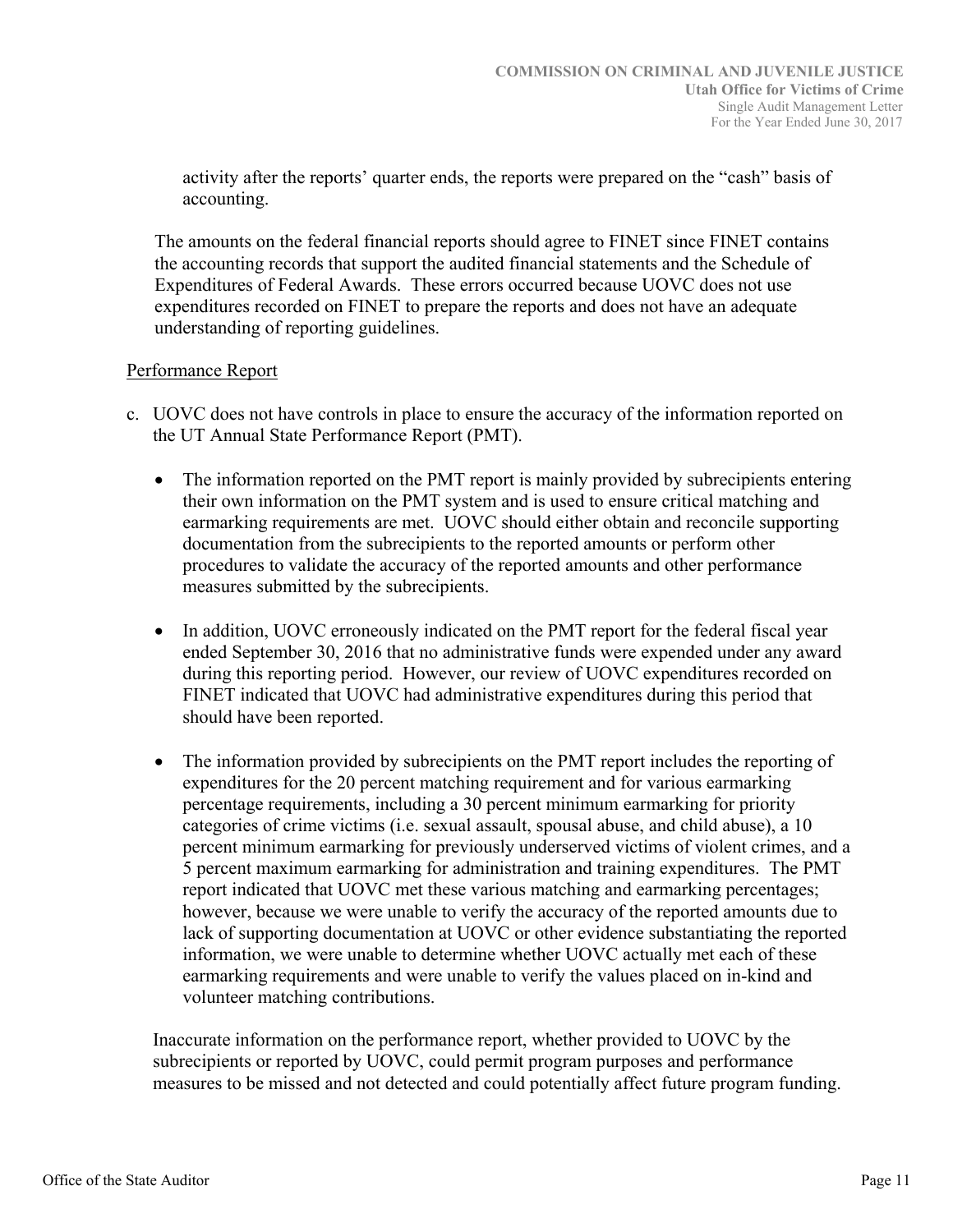#### **Recommendation:**

**We recommend that UOVC:** 

- **Implement internal controls to ensure that financial and performance reports are prepared in an accurate manner. Such a control would typically include a review by an individual other than the preparer.**
- **Reconcile the financial and performance reports to FINET and/or other appropriate supporting documentation to ensure their accuracy in accordance with applicable reporting instructions.**
- **Prepare the financial reports using the expenditures recorded in FINET.**
- **Obtain and reconcile subrecipients' supporting documentation to amounts reported on the PMT or perform other procedures to validate the accuracy of the amounts reported.**

# *UOVC's Response:*

*UOVC partially agrees and will detail the Corrective Actions to enhance internal controls to remedy those parts of the findings. UOVC has confirmed with the State Auditor's office that the amounts detailed in finding 3(b) are accounted for in subsequent (SF-425) Federal Financial Reports and balanced at year end. UOVC has and will continue to consult with the State Auditor's Office to further adopt policies and procedures to assure that SF-425 Federal Financial Reports are accurately completed and reported and amounts can be balanced to*  expenditures recorded in FINET. Recipients are not able to adjust the selection of the options of *"cash" or "accrual" in GMS after the initial report has been filed. UOVC has notified the Grant manager for Award Number 2015-VA-GX-0063 that line 7 on the SF-425 report is reporting "cash" basis, when it should be corrected to "Accrual." She will make the necessary changes and update. UOVC respects the importance of the accurate completion and submission of Federal Financial Reports and remains committed to making the needed changes to assure this occurs.* 

*UOVC agrees that reconciliation and validation of grant recipients' performance measures reported in the federal GMS are critical. DOJ/OVC developed and launched a greatly expanded PMT operation, database and requirements mid September 2015 with the required implementation date of October 1, 2015. The program had several failures and required numerous revisions and was taken off-line for extended periods of time. UOVC has worked closely with subrecipients, DOJ/OVC and with and through our National Association to correct and overcome the system's pitfalls and still collect the required information. UOVC recognizes performance measures and reporting of activity are critical measures of program successes. UOVC takes the success of funded programs very seriously. All grant awards are based upon very specific and very clearly defined goals and objectives. Subrecipients' funded activities are heavily monitored, including the routine scrutiny of performance reports reflective of the established goals and objectives.*